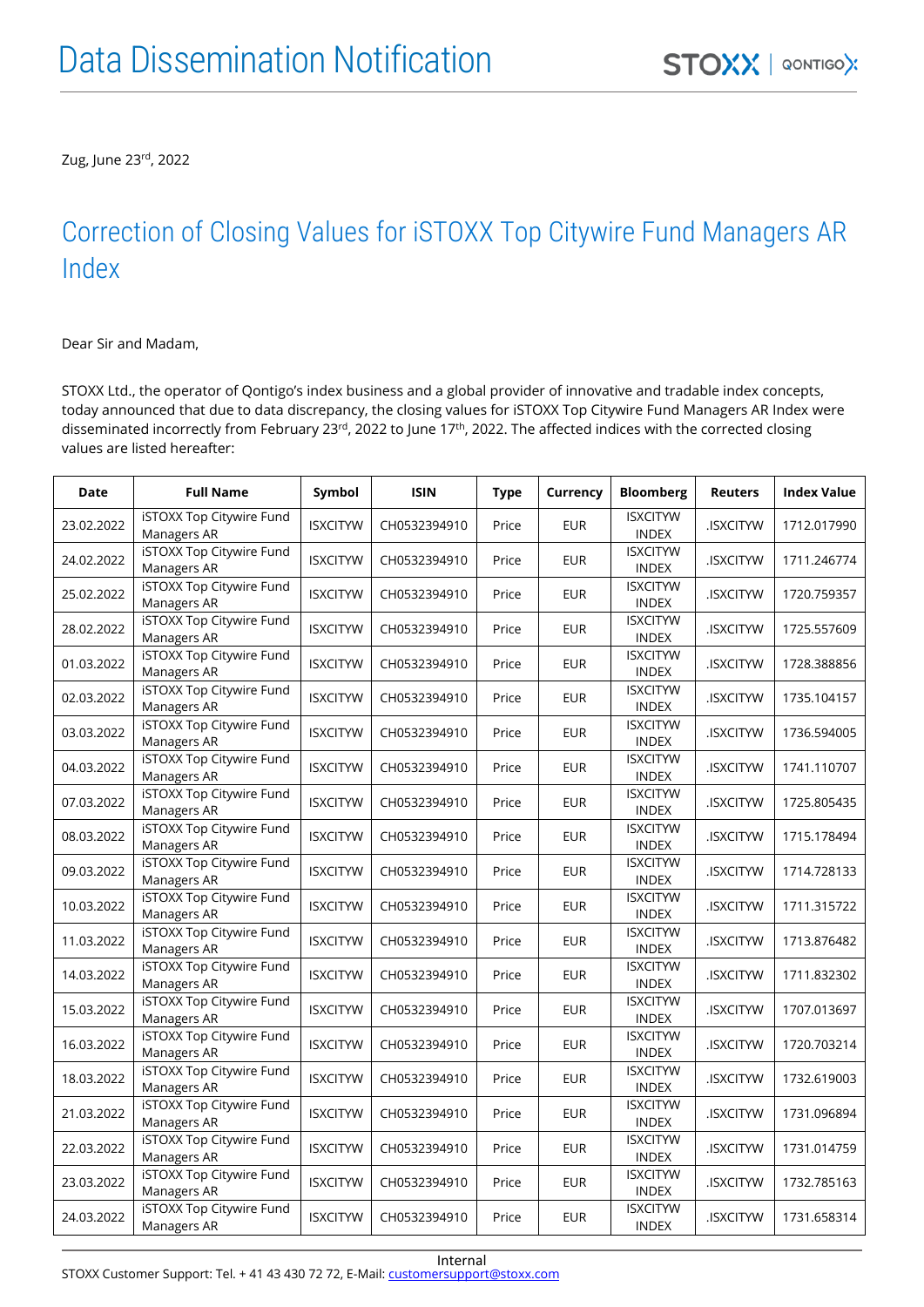## Data Dissemination Notification

STOXX | QONTIGOX

| 25.03.2022 | iSTOXX Top Citywire Fund<br>Managers AR        | <b>ISXCITYW</b> | CH0532394910 | Price | <b>EUR</b> | <b>ISXCITYW</b><br><b>INDEX</b> | .ISXCITYW       | 1731.406008 |
|------------|------------------------------------------------|-----------------|--------------|-------|------------|---------------------------------|-----------------|-------------|
| 28.03.2022 | iSTOXX Top Citywire Fund<br>Managers AR        | <b>ISXCITYW</b> | CH0532394910 | Price | <b>EUR</b> | <b>ISXCITYW</b><br><b>INDEX</b> | <b>ISXCITYW</b> | 1733.219542 |
| 29.03.2022 | iSTOXX Top Citywire Fund<br>Managers AR        | <b>ISXCITYW</b> | CH0532394910 | Price | <b>EUR</b> | <b>ISXCITYW</b><br><b>INDEX</b> | <b>ISXCITYW</b> | 1729.983668 |
| 30.03.2022 | iSTOXX Top Citywire Fund<br>Managers AR        | <b>ISXCITYW</b> | CH0532394910 | Price | <b>EUR</b> | <b>ISXCITYW</b><br><b>INDEX</b> | .ISXCITYW       | 1728.815576 |
| 31.03.2022 | iSTOXX Top Citywire Fund<br>Managers AR        | <b>ISXCITYW</b> | CH0532394910 | Price | <b>EUR</b> | <b>ISXCITYW</b><br><b>INDEX</b> | .ISXCITYW       | 1728.015819 |
| 01.04.2022 | iSTOXX Top Citywire Fund<br>Managers AR        | <b>ISXCITYW</b> | CH0532394910 | Price | <b>EUR</b> | <b>ISXCITYW</b><br><b>INDEX</b> | .ISXCITYW       | 1729.724459 |
| 04.04.2022 | iSTOXX Top Citywire Fund<br>Managers AR        | <b>ISXCITYW</b> | CH0532394910 | Price | <b>EUR</b> | <b>ISXCITYW</b><br><b>INDEX</b> | .ISXCITYW       | 1734.809524 |
| 05.04.2022 | iSTOXX Top Citywire Fund<br>Managers AR        | <b>ISXCITYW</b> | CH0532394910 | Price | <b>EUR</b> | <b>ISXCITYW</b><br><b>INDEX</b> | .ISXCITYW       | 1730.558704 |
| 06.04.2022 | iSTOXX Top Citywire Fund<br>Managers AR        | <b>ISXCITYW</b> | CH0532394910 | Price | <b>EUR</b> | <b>ISXCITYW</b><br><b>INDEX</b> | .ISXCITYW       | 1723.015048 |
| 07.04.2022 | iSTOXX Top Citywire Fund<br>Managers AR        | <b>ISXCITYW</b> | CH0532394910 | Price | <b>EUR</b> | <b>ISXCITYW</b><br><b>INDEX</b> | <b>ISXCITYW</b> | 1721.533946 |
| 08.04.2022 | iSTOXX Top Citywire Fund<br>Managers AR        | <b>ISXCITYW</b> | CH0532394910 | Price | <b>EUR</b> | <b>ISXCITYW</b><br><b>INDEX</b> | .ISXCITYW       | 1726.202835 |
| 11.04.2022 | iSTOXX Top Citywire Fund<br>Managers AR        | <b>ISXCITYW</b> | CH0532394910 | Price | <b>EUR</b> | <b>ISXCITYW</b><br><b>INDEX</b> | .ISXCITYW       | 1714.919388 |
| 12.04.2022 | iSTOXX Top Citywire Fund<br>Managers AR        | <b>ISXCITYW</b> | CH0532394910 | Price | <b>EUR</b> | <b>ISXCITYW</b><br><b>INDEX</b> | .ISXCITYW       | 1713.381153 |
| 13.04.2022 | iSTOXX Top Citywire Fund<br>Managers AR        | <b>ISXCITYW</b> | CH0532394910 | Price | <b>EUR</b> | <b>ISXCITYW</b><br><b>INDEX</b> | .ISXCITYW       | 1718.466767 |
| 14.04.2022 | iSTOXX Top Citywire Fund<br>Managers AR        | <b>ISXCITYW</b> | CH0532394910 | Price | <b>EUR</b> | <b>ISXCITYW</b><br><b>INDEX</b> | .ISXCITYW       | 1718.390742 |
| 19.04.2022 | iSTOXX Top Citywire Fund<br>Managers AR        | <b>ISXCITYW</b> | CH0532394910 | Price | <b>EUR</b> | <b>ISXCITYW</b><br><b>INDEX</b> | <b>ISXCITYW</b> | 1716.318528 |
| 20.04.2022 | iSTOXX Top Citywire Fund<br>Managers AR        | <b>ISXCITYW</b> | CH0532394910 | Price | <b>EUR</b> | <b>ISXCITYW</b><br><b>INDEX</b> | .ISXCITYW       | 1719.871637 |
| 21.04.2022 | iSTOXX Top Citywire Fund<br>Managers AR        | <b>ISXCITYW</b> | CH0532394910 | Price | <b>EUR</b> | <b>ISXCITYW</b><br><b>INDEX</b> | .ISXCITYW       | 1714.127154 |
| 22.04.2022 | iSTOXX Top Citywire Fund<br>Managers AR        | <b>ISXCITYW</b> | CH0532394910 | Price | <b>EUR</b> | <b>ISXCITYW</b><br><b>INDEX</b> | .ISXCITYW       | 1703.442657 |
| 25.04.2022 | <b>iSTOXX Top Citywire Fund</b><br>Managers AR | <b>ISXCITYW</b> | CH0532394910 | Price | <b>EUR</b> | <b>ISXCITYW</b><br><b>INDEX</b> | .ISXCITYW       | 1701.394886 |
| 26.04.2022 | iSTOXX Top Citywire Fund<br>Managers AR        | <b>ISXCITYW</b> | CH0532394910 | Price | <b>EUR</b> | <b>ISXCITYW</b><br><b>INDEX</b> | .ISXCITYW       | 1704.851550 |
| 27.04.2022 | iSTOXX Top Citywire Fund<br>Managers AR        | <b>ISXCITYW</b> | CH0532394910 | Price | <b>EUR</b> | <b>ISXCITYW</b><br><b>INDEX</b> | .ISXCITYW       | 1710.347913 |
| 28.04.2022 | iSTOXX Top Citywire Fund<br>Managers AR        | <b>ISXCITYW</b> | CH0532394910 | Price | <b>EUR</b> | <b>ISXCITYW</b><br><b>INDEX</b> | .ISXCITYW       | 1717.462776 |
| 29.04.2022 | iSTOXX Top Citywire Fund<br>Managers AR        | <b>ISXCITYW</b> | CH0532394910 | Price | <b>EUR</b> | <b>ISXCITYW</b><br><b>INDEX</b> | .ISXCITYW       | 1707.448910 |
| 03.05.2022 | iSTOXX Top Citywire Fund<br>Managers AR        | <b>ISXCITYW</b> | CH0532394910 | Price | <b>EUR</b> | <b>ISXCITYW</b><br><b>INDEX</b> | .ISXCITYW       | 1698.111153 |
| 04.05.2022 | iSTOXX Top Citywire Fund<br>Managers AR        | <b>ISXCITYW</b> | CH0532394910 | Price | <b>EUR</b> | <b>ISXCITYW</b><br><b>INDEX</b> | .ISXCITYW       | 1706.265501 |
| 05.05.2022 | iSTOXX Top Citywire Fund<br>Managers AR        | <b>ISXCITYW</b> | CH0532394910 | Price | <b>EUR</b> | <b>ISXCITYW</b><br><b>INDEX</b> | .ISXCITYW       | 1699.491541 |
| 06.05.2022 | iSTOXX Top Citywire Fund<br>Managers AR        | <b>ISXCITYW</b> | CH0532394910 | Price | <b>EUR</b> | <b>ISXCITYW</b><br><b>INDEX</b> | .ISXCITYW       | 1682.178985 |
| 09.05.2022 | iSTOXX Top Citywire Fund<br>Managers AR        | <b>ISXCITYW</b> | CH0532394910 | Price | <b>EUR</b> | <b>ISXCITYW</b><br><b>INDEX</b> | .ISXCITYW       | 1675.687793 |
| 10.05.2022 | iSTOXX Top Citywire Fund<br>Managers AR        | <b>ISXCITYW</b> | CH0532394910 | Price | <b>EUR</b> | <b>ISXCITYW</b><br><b>INDEX</b> | .ISXCITYW       | 1669.553265 |
| 11.05.2022 | iSTOXX Top Citywire Fund<br>Managers AR        | <b>ISXCITYW</b> | CH0532394910 | Price | <b>EUR</b> | <b>ISXCITYW</b><br><b>INDEX</b> | .ISXCITYW       | 1672.121058 |
| 12.05.2022 | iSTOXX Top Citywire Fund<br>Managers AR        | <b>ISXCITYW</b> | CH0532394910 | Price | <b>EUR</b> | <b>ISXCITYW</b><br><b>INDEX</b> | .ISXCITYW       | 1679.184942 |